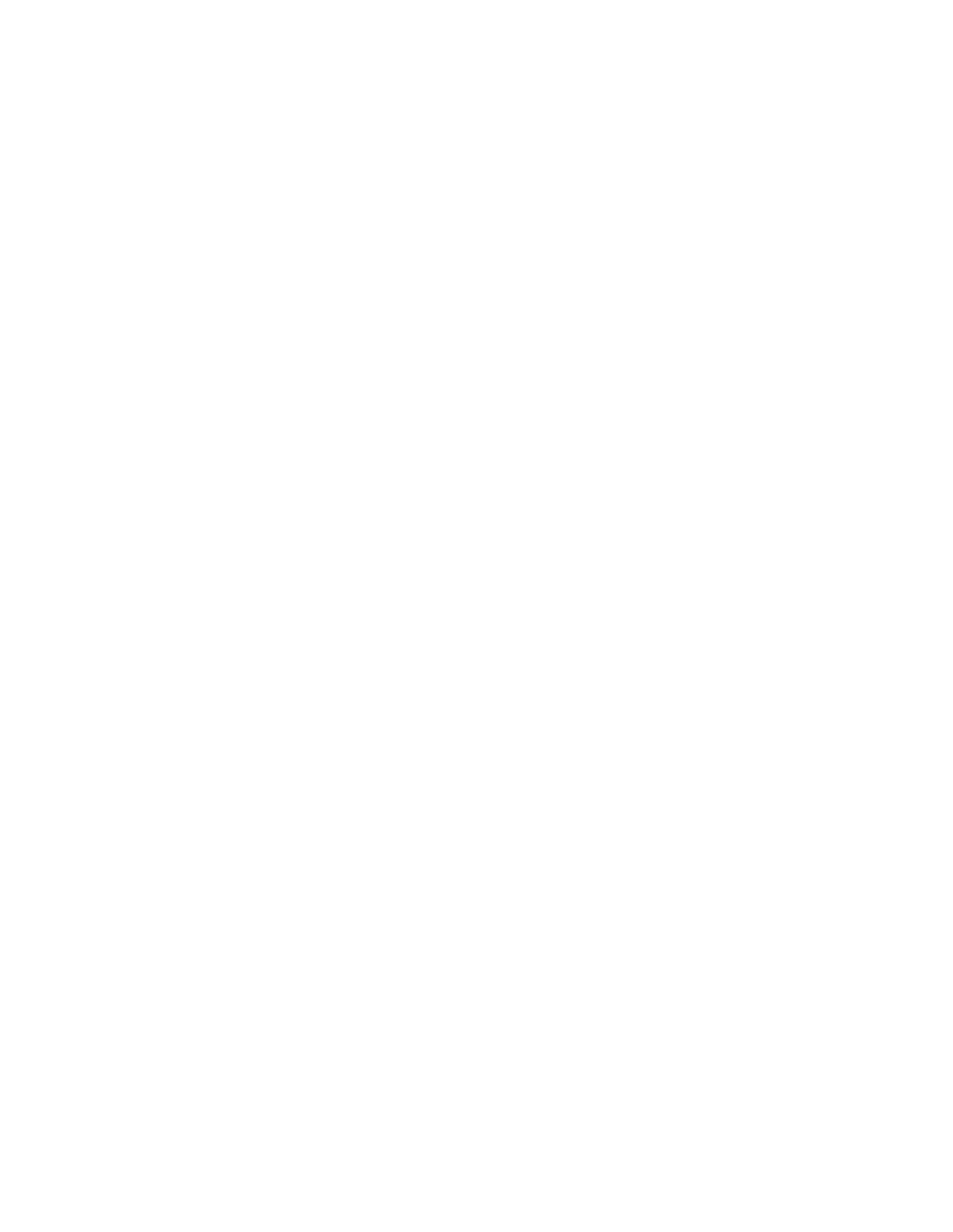## **WILLIAMS MULLEN**

Thomas B. McVey Direct Dial: 202.293.8118 [tmcvey@williamsmullen.com](mailto:tmcvey@williamsmullen.com)

 $\overline{a}$ 

## **EXPORT CLASSIFICATION – THE CORNERSTONE**

## **OF ITAR COMPLIANCE**

[Thomas B. McVey](http://www.williamsmullen.com/people/thomas-b-mcvey)<sup>1</sup> August 12, 2014

In reviewing the numerous Directorate of Defense Trade Control ("DDTC") enforcement cases over the past year,<sup>2</sup> one practice stands out above all else as the root of ITAR compliance problems – improper classification. Export classification is the process of: (i) determining if a company's product or service is subject to the jurisdiction of the State Department (under ITAR) or the Commerce Department (under the Export Administration Regulations ("EAR")); and then (ii) identifying the specific sub-category of the U.S. Munitions List ("USML") or the Commerce Control List ("CCL") that applies to the product or service.

This is an especially important time for companies to review their export classifications due to Export Control Reform ("ECR"). Under ECR, the State and Commerce Departments are jointly revising the USML and CCL on a category–by-category basis. As a result of these new amendments, many export classifications that companies previously performed will no longer be valid - companies will be required to reclassify their products and services based on these changes. The amendments are being adopted on a staggered basis - the first of these changes (for aircraft, aircraft parts and gas turbine engines) have already become effective, $3$  and others such as military electronics and satellites will become effective over the next few months.<sup>4</sup> Now is the time for companies to confirm and update their export classifications.

Since the legal requirements that arise in transferring controlled products, technical data, software and performing defense services flow from the classification of the items in question,

<sup>&</sup>lt;sup>1</sup> Thomas McVey is the Chair of the [International Practice Group](http://www.williamsmullen.com/practice/itar-export-controls-ofac-sanctions) of Williams Mullen and practices in the area of the federal regulation of international business transactions. Additional Articles on Export Controls are available at: [Export Articles.](http://www.williamsmullen.com/practice/itar-export-controls-ofac-sanctions)

 $2^2$  See, for example, DDTC Proposed Charging Letter In the Matter of Intersil Corporation, available on DDTC website; DDTC Proposed Charging Letter In the Matter of Esterline Technologies Corporation, available on DDTC website; DDTC Proposed Charging Letter In the Matter of Meggitt-USA, Inc., August 19, 2013, available on DDTC website; DDTC Proposed Charging Letter, In Re Aeroflex, Inc., July 25, 2013, available on DDTC website. <sup>3</sup> Revised USML Category VIII – Aircraft and Related Articles, and XIX – Gas Turbine Engines and Associated

Equipment, along with the companion categories on the CCL, became effective on October 15, 2013.

<sup>4</sup> Category XI -Military Electronics will become effective for most items on December 30, 2014 and Category XV - Spacecraft will become effective for most items on November 10, 2014.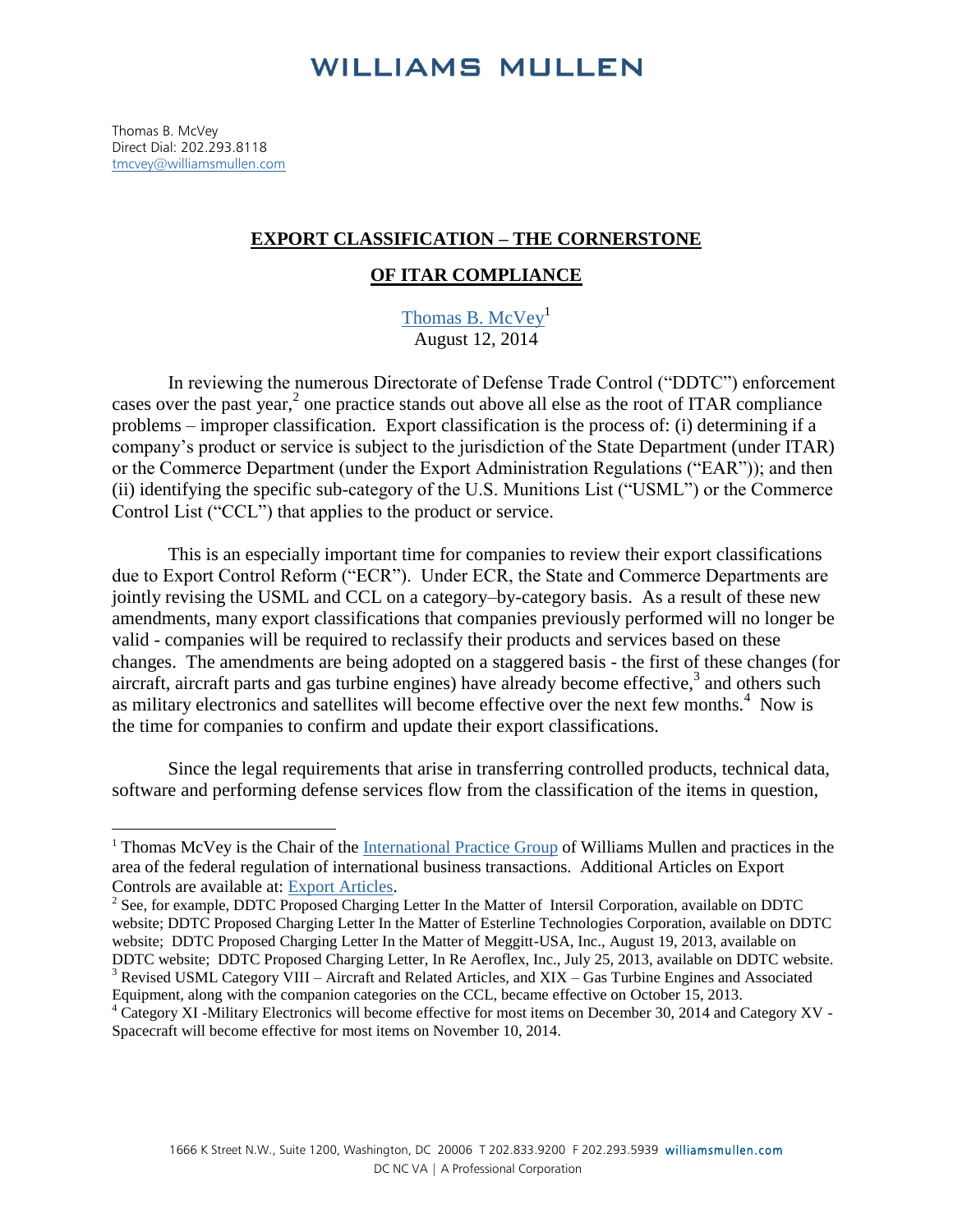classification is the foundation of ITAR and EAR compliance – companies must get this right for the rest of their compliance efforts to be effective.

Classifications By Companies That Perform Services In the Defense Industry. For companies that perform services for government customers, especially in the defense industry, it is essential that, for each new contract, task order and other new activity, the company review the proposed new activity to determine if requirements will arise under ITAR and EAR. These could include the requirement to obtain Technical Assistance Agreements ("TAA's") for the performance of defense services, obtain licenses for selling or transferring controlled equipment, technical data and software and other requirements. Determining the classification of defense services under these contracts is an important part of the compliance process. This review should be undertaken on a formal basis at the beginning of the contract and periodically throughout the performance of the project. ITAR requirements can also arise even before a new contract is awarded – licenses may be required if a company is transferring ITAR-controlled or EAR-controlled technical data in marketing proposals or presentations to foreign parties. Consequently, the company should also conduct its ITAR analysis at the marketing stage to assure no violations occur at this stage of the project.

Manufacturers and Second- and Third-Tier Suppliers. Classification is also an important step for manufacturers of products, including end items as well as parts, components, accessories, attachments and software used in defense systems. Companies are advised to conduct their analysis in a specified order: (i) first, analyze if the item is listed on the USML and subject to ITAR; and if not (ii) then analyze the classification under the EAR and other federal regulations. DDTC advises that manufacturers should not rely on Commerce Department classification guidance to determine if an item is subject to ITAR, but rather rely solely on review of the USML and commodity jurisdiction guidance from DDTC to determine if an item is subject to ITAR. While parties are permitted to "self-classify" their products under ITAR, a commodity jurisdiction determination by DDTC will provide written confirmation of the jurisdiction and ITAR classification by DDTC. In one recent enforcement case charging letter, DDTC emphasized this point:

The proper classification of a particular article or service as subject to the Department of State or Department of Commerce jurisdiction is critical to avoid potential export violations. The DDTC commodity jurisdiction ("CJ") procedure of ITAR § 120.4 is the only U.S. government method of determining whether an article or service is covered by the USML. Respondent, to include its subsidiaries, primarily relied on commodity classification guidance from the Department of Commerce in reviewing the export control status of its microelectronics and electronics. Respondent and subsidiaries failed to understand, however, that the Department of Commerce can only properly classify items which are subject to the Export Administration Regulations ("EAR") (15 C.F.R. Parts 730-774). While companies may self-classify an article or service, it is to their advantage to seek a CJ determination where a company has doubts about whether it is covered by the USML. An item is considered to be a defense article when it meets the criteria in one or more of the categories on the USML. Because an article will meet the criteria at the time of manufacture, it is generally recognized that specific defense articles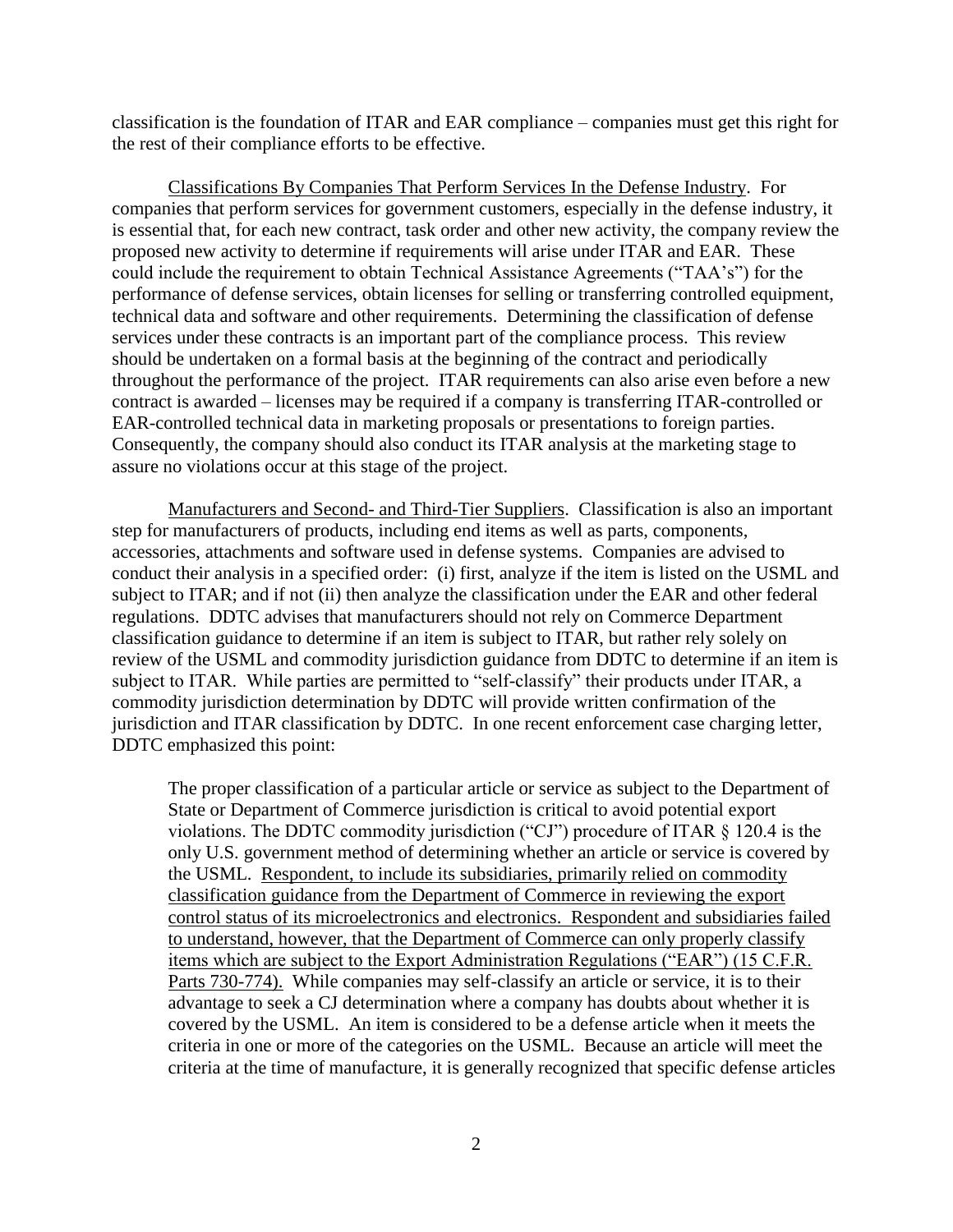are considered to be on the USML at the time of manufacture. Improper classification by the manufacturer would not change the jurisdiction of the article. (Emphasis added.)<sup>5</sup>

The Importance of "Specially Designed". As part of ECR, many parts, components and attachments of defense items will continue to be regulated under either ITAR or EAR. To assist companies in applying these controls to parts and components, DDTC and BIS have adopted the specific term "specially designed" for designating these items throughout the USML and CCL. Companies will most likely be required to apply this definition in many of their classification assessments. In reviewing classification issues, companies should recognize that the term "specially designed" has a detailed definition set out in both ITAR<sup>6</sup> and  $EAR<sup>7</sup>$  – companies should review this term carefully, along with the accompanying Notes and agency "decision tree" guidance, in applying the term and making their classification determinations.

In conducting export classification activities, companies are also advised to maintain written records of their classification decisions to comply with export recordkeeping requirements and as a defense if their classification determinations are ever challenged in the future. DDTC specifically addressed this issue in its April 16, 2013 Final Rule under Export Control Reform:<sup>8</sup>

Consistent with the recordkeeping requirements of the ITAR and the EAR, licensees and foreign persons subject to licenses must maintain records reflecting their assessments of the proper regulatory jurisdiction over their items. License holders unable to ascertain the proper jurisdiction of their items may request a CJ determination from DDTC through the established procedure.

Similarly, provisions in other sections of ITAR and EAR, such as the definition of "Specially Designed" at 22 CFR § 120.41 and EAR Part 772, also set forth requirements for required documentation to support classification decisions.<sup>9</sup>

Steps For Classification. The following are a number of steps to consider for conducting export classifications for products (including end-products, systems, parts, components and accessories), technical data, software and defense services:

> Start by determining if the item is listed on the US Munitions List and subject to ITAR. Review the provisions of the USML carefully to see if your item is identified on the list. In addition, review the newly adopted ITAR "Order of

 $\overline{a}$ 

 $<sup>5</sup>$  See DDTC Proposed Charging Letter, In Re Aeroflex, Inc., July 25, 2013, available on DDTC website.</sup>

<sup>&</sup>lt;sup>6</sup> The ITAR definition of "Specially Designed" is set out at 22 CFR § 120.41.

 $7$  The EAR definition of "Specially Designed" is set out at EAR Part 772.

<sup>8</sup> See Federal Register Vol. 78, No 73, page 22750, April 16, 2013.

 $9$  See, for example, 22 CFR Section 120.41, Note 1 to Paragraphs (b)(4) and (5), which provides as follows: "For a defense article not to be specially designed on the basis of paragraph (b)(4) or (5) of this section, documents contemporaneous with its development, in their totality, must establish the elements of paragraph (b)(4) *or* (5). Such documents may include concept design information, marketing plans, declarations in patent applications, or contracts. Absent such documents, the commodity may not be excluded from being specially designed by either paragraph  $(b)(4)$  or  $(5)$ ."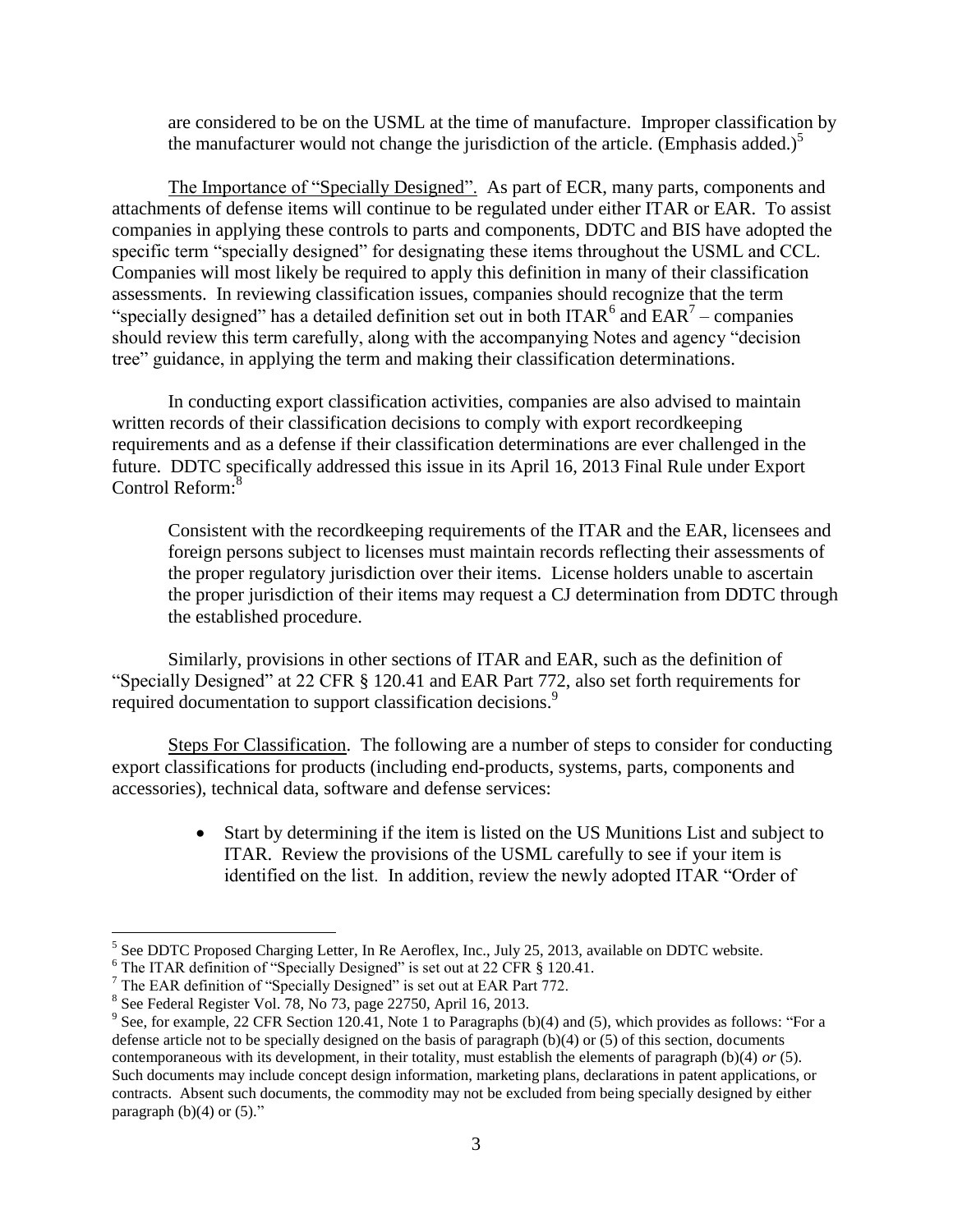Review" set forth at 22 CFR § 121.1(b) and the recently revised legal standard set forth at 22 CFR §§ 120.3 and 120.4.

- For parts, components and accessories you may be required to review whether the item fits within the ITAR version of the definition of "Specially Designed" set forth at 22 CFR  $\S$  120.41<sup>10</sup>. When reviewing this definition follow the procedure set forth in 22 CFR § 121.1(d) and also review the "Notes" that accompany the definition as they provide further details regarding the application of the definition, including records to be reviewed. If necessary, review the "Decision Tree" guidance provided by DDTC for both (i) the Order of Review; and (ii) Specially Designed. $^{11}$
- To obtain a written confirmation of whether the item is on the USML and subject to ITAR, apply for a commodity jurisdiction determination from DDTC.
- If the item is not subject to ITAR, assess if it is subject to the EAR or the jurisdiction of other federal agencies (See EAR § 734.3). To assess classification under the EAR, begin by reviewing EAR § 734.3(a) and related provisions, the Commerce Control List and the CCL Order of Review set out at EAR Part 774 Supplement No. 4. Under the EAR Order of Review, 600 Series items and the 9x515 ECCN items are given a higher priority in the classification process than other items on the CCL – review the 600 series and 9x515 ECCN items first, then review the rest of the CCL. Follow the BIS Order of Review to determine the item's export control classification number ("ECCN") or if it is EAR99.
- As part of this process you may be required to review the EAR definition of "Specially Designed" set out at EAR Part  $772$ <sup>12</sup> You should also review the "Notes" included in this definition of Specially Designed as they provide important details in the application of this term. You may also want to review the BIS Decision Tree for Specially Designed.<sup>13</sup>
- If you wish to obtain written confirmation of the classification of the item under the EAR from the Bureau of Industry and Security ("BIS"), you can submit a request to BIS for a Commodity Classification Automated Tracking System ("CCATS") determination. It should be noted, however, that BIS classification guidance is not binding on determining whether an item is subject to ITAR – only the State Department can provide guidance on whether an item is subject to ITAR.

 $\overline{a}$ 

 $^{10}$  22 CFR §121.1(d)(2) provides in pertinent part: "If your commodity or software in not enumerated on the U.S. Munitions, it may be controlled because of a specially designed control parameter. If so, begin any analysis with §120.41(a) and proceed through each subsequent paragraph…. "

<sup>&</sup>lt;sup>11</sup> Available on the DDTC website.

 $12$  As part of this process you may be required to review "Specially Designed" for the 600 Series items first and then again for the remainder of the CCL.

 $13$  Available on the BIS website.